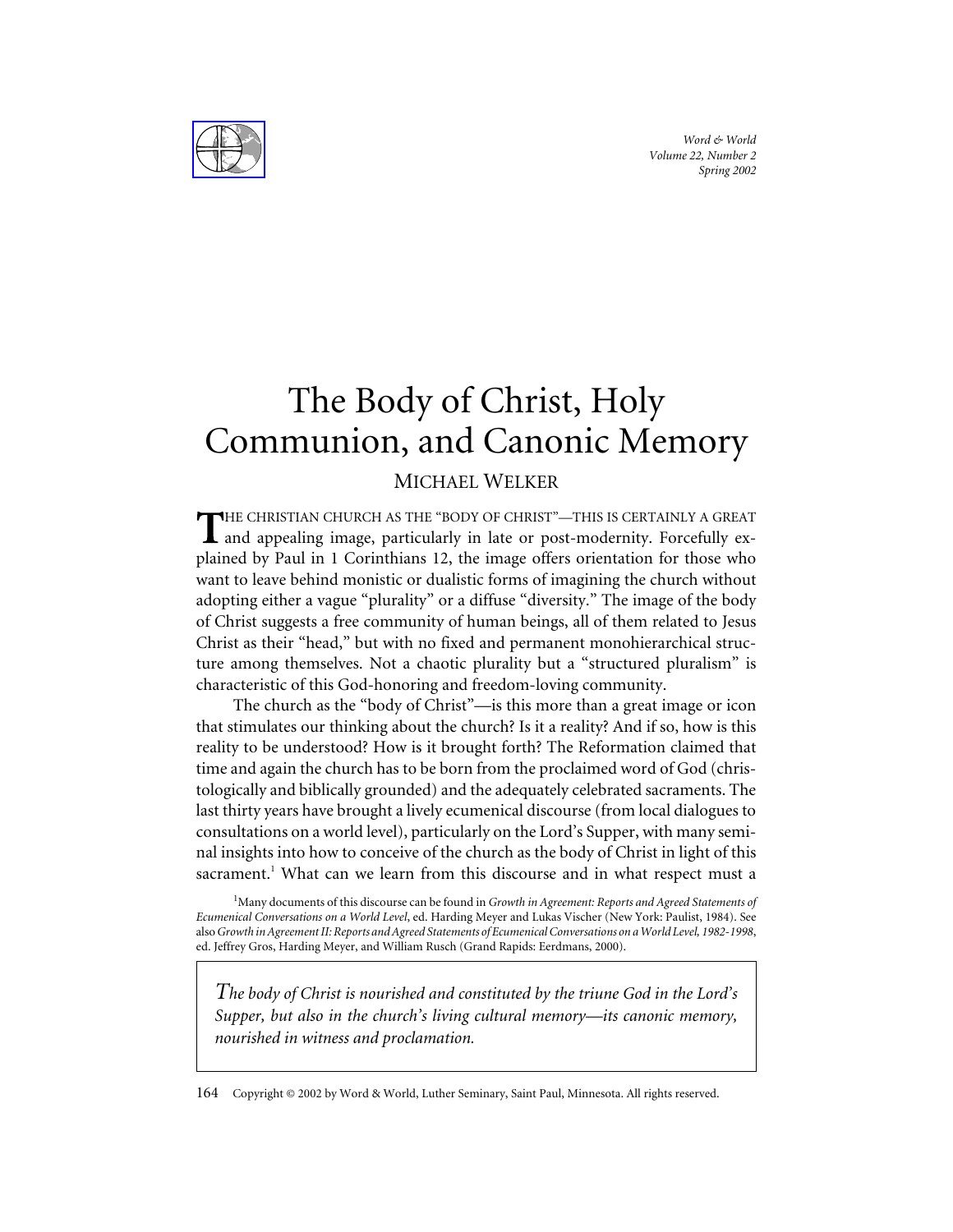Protestant position move beyond it in order not to weaken the impact of the word of God when proclaimed in a purely sacramental orientation?

## I. HOLY COMMUNION AND THE BODY OF CHRIST

Without losing the concentration on the presence of Christ in the Lord's Supper, the ecumenical discourse of the last thirty years has progressed to a stronger trinitarian orientation: In holy communion the presence of the living triune God is acknowledged in a differentiated way. The community that celebrates the Lord's Supper

- gives thanks to the God of creation, preservation, and new creation (*eucharistia*)
- enacts the memory of the saving, crucified, resurrected, and coming Jesus Christ (*memoria*, *anamnesis*)
- invokes the enlivening, liberating, and uplifting Holy Spirit (*epiklesis*).2

Particular attention has been given to what could be called the "symbolic realism" of the sacrament. Holy communion is—not only, but essentially—the symbolic celebration of a community meal. Although it is a symbolic celebration, the character of a community meal must not be lost. Following Vatican II, we have seen a growing ecumenical agreement that the Lord's Supper cannot adequately be celebrated without the really assembled community. The Protestant churches, with their insistence on the scriptural orientation ("Take and eat"; "all of them drank from it") here served the true "eucharistic succession."

The emphasis on sacramental realism also sensitized us to the importance of the elements, bread and wine, as gifts of creation and, thus, the importance of our thanksgiving for them. Gratitude for the good creation, represented by the elements bread and wine, is an important (though partial) aspect of holy communion. Bread and wine are not just gifts of nature. They are gifts of creation, that is, of the successful interplay of nature and culture. That these gifts are present and that people can come together in peace and mutual understanding, willing to celebrate together and to share God's good gifts—all this is already plentiful reason to give thanks to God and to be grateful for the mighty working of the Holy Spirit among us.

However, important as this aspect is, if this remains the *only* dimension acknowledged, people do *not* celebrate the Lord's Supper. They celebrate just a symbolic meal of religious sociability, at best an *agape* meal. In circles of some socially active or liturgically experimenting groups this reduction has happened time and again in recent years: Let us celebrate creation, let us celebrate peace and fellowship, let us express crucial concerns for justice, sharing, mutual acceptance, etc.! Many good reasons were given for this concentration. Yet such use of communion rightly caused tensions in the life of the church and in the ecumene. This reduc-

<sup>2</sup> For more detail on this and what follows, see Michael Welker, *What Happens in Holy Communion?* trans. John Hoffmeyer (Grand Rapids: Eerdmans, 2000).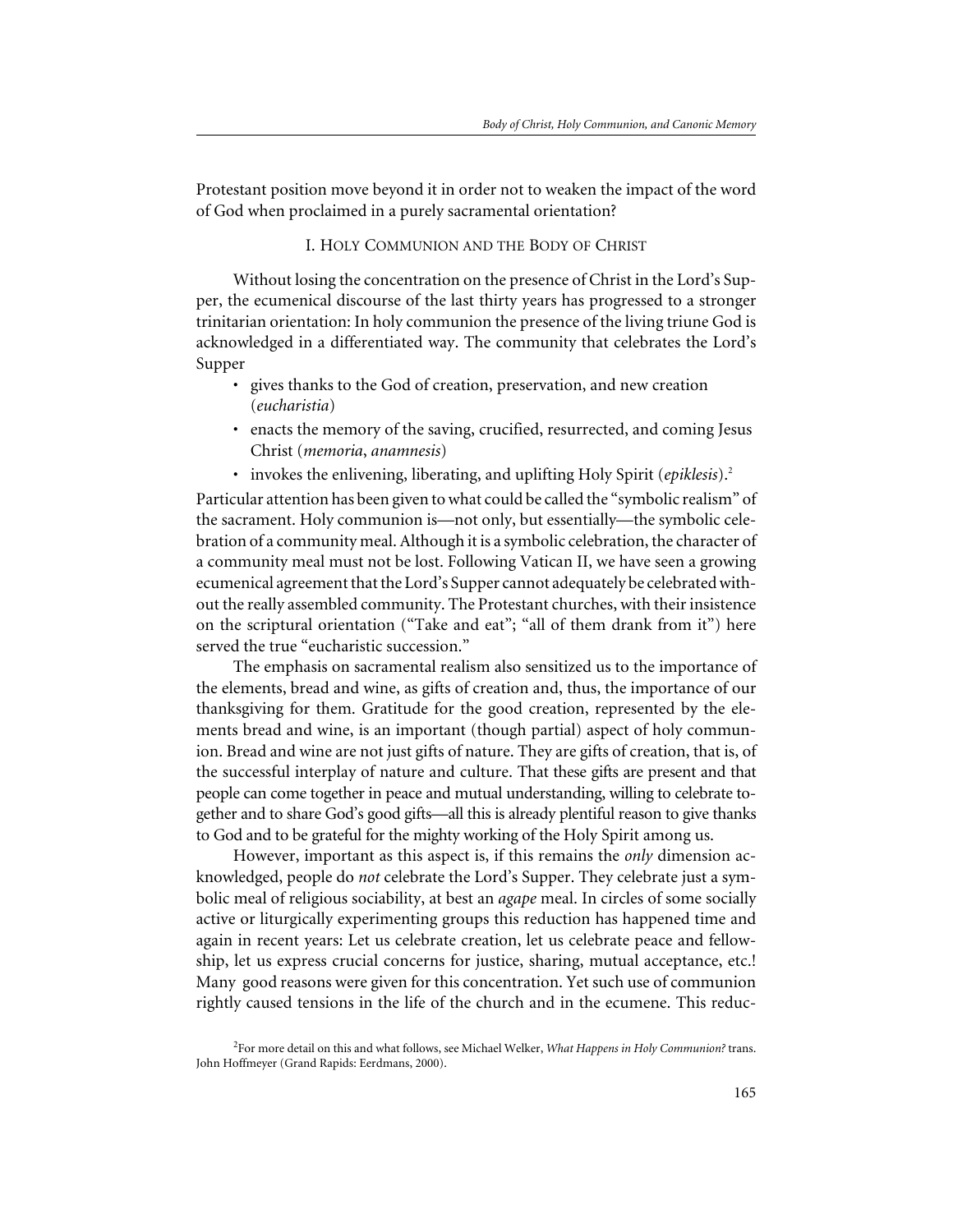*Welker*

tion—well-meant and honestly felt as it may be—blurred or even blocked any insight into the relation between the celebration of holy communion and the constitution of the body of Christ.

At the center of holy communion are the "night of betrayal"3 and the horror of the cross. The good creation is overshadowed by the power of sin. The selfendangerment and the self-jeopardizing of creation comes into view. The cross reveals the corruptedness of religion, the corruptedness of the law (both Jewish and Roman), the corruptedness of politics, and the corruptedness of morals. The "night of betrayal" and its contexts (Judas's betrayal, Peter's denial, and the sleeping and fleeing disciples) show that not only the "principalities and powers," but also the closest friends and followers of Jesus are dominated by the power of sin. God and the world seem to fall apart. The world seems to be left to religious, social, and cultural chaos. Forseeing this, Jesus Christ offers his presence in bread and wine and in the celebration of table-fellowship—"in remembrance" of him.

This remembrance is not just a thinking back and a reimagining. It is a reenactment that shapes common and individual memory, experience, and expectation. In this remembrance, the pre-Easter person and life of Jesus Christ, his death on the cross, his resurrection, and his parousia are remembered and imagined. The presence and the life of Christ surround—so to speak—the celebrating community. The mutual indwelling between Christ and the believers, Christ and the community, of which the biblical traditions speak, can now be imagined. This remembrance, however, is not just an imaginative construction. It responds to Christ, to his life and his promise, and it proclaims his presence and his promise.

At this point it is crucial to state that holy communion is never celebrated by one single assembled community alone. Communion is always the celebration of all Christian communities of all times and spaces. This insight—emphasized more strongly by the Orthodox and the Roman Catholic churches—is all too easily overlooked in the Protestant insistence on the real assembled community. Without giving up the important point that the Lord's Supper can only in extreme cases of diaconal need be celebrated without the assembled community, this presence of the ecumenical church of all times and spaces as the body of Christ is most important to note.

Not only "we" (those concretely present at the Lord's table here and now) but also "the many" (those present at the table in other times and parts of the world) witness *his* presence as his post-Easter body. It is his presence that constitutes the church—both the concrete community and the ecumenical church of all times and spaces. Here the invocation of the enlivening, liberating, and uplifting Holy Spirit becomes crucial. The celebrating community is no longer just nourished (symbolically) by bread and wine as gifts of creation. In the face of the deeply endangered creation under the power of sin and on the ground of Christ's promise of his pres-

<sup>&</sup>lt;sup>3</sup>Celebrators of the creation-oriented sociability meal tellingly prefer the phrase "in the night before his death."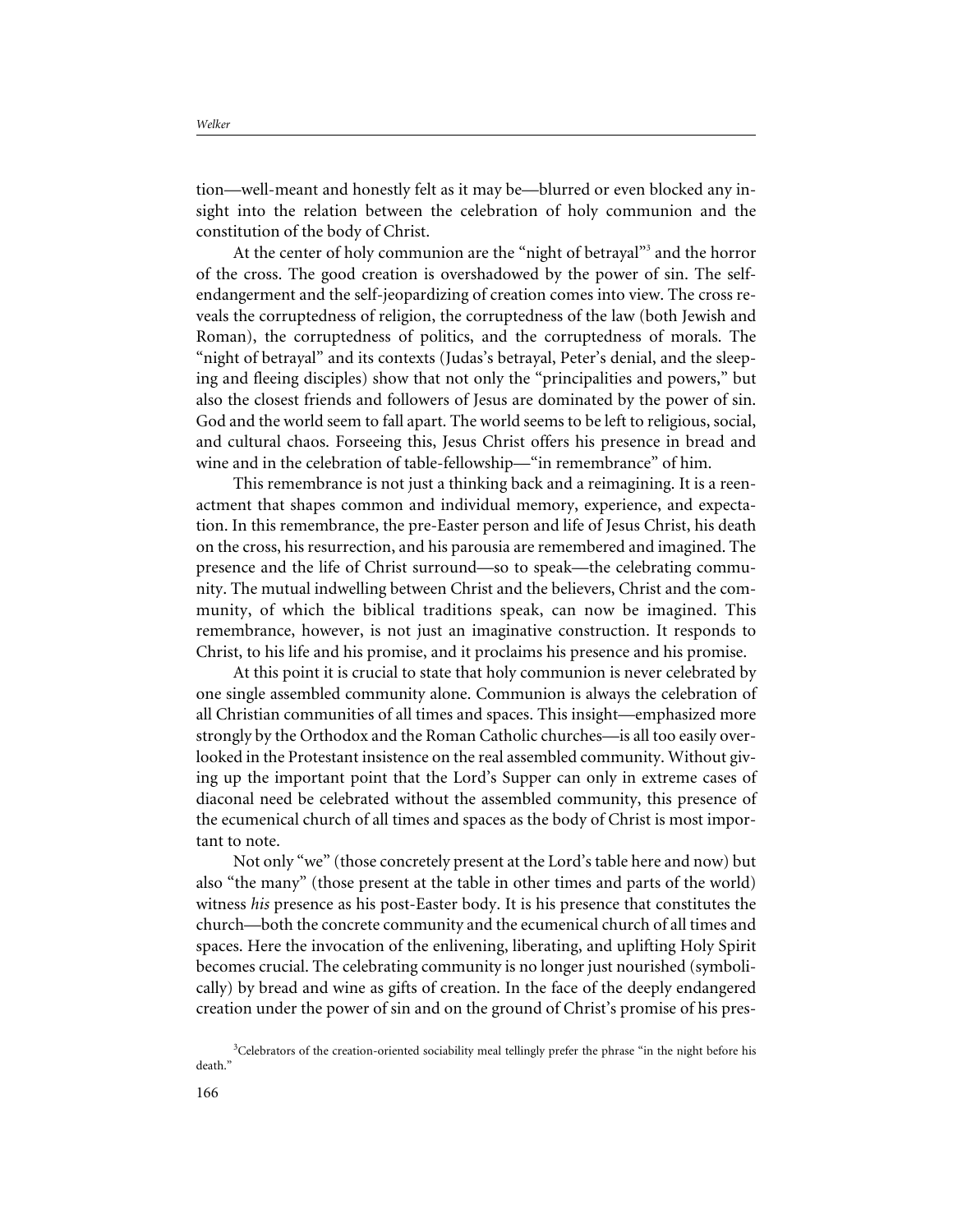ence in bread and wine, it is now nourished by bread and wine as gifts of the new creation (bread and wine "from heaven"). By the power of the Holy Spirit the members of the celebrating community become members of the resurrected body of Christ and gain a share in his eternal life. Although the reduction of holy communion to a celebration of good-creation fellowship is fatal, it remains important to treasure and to care for the connection of the down-to-earth assembled community and the good gifts of creation with the working of word and Spirit in the constitution of the body of Christ. It is also most important not to disconnect the working of the Spirit from the word and promise of Christ.

As an abundance of both Old and New Testament witnesses makes clear, the working of the Holy Spirit always unites a *differentiated* community. The Spirit relativizes and eliminates unjust and distortive differences; however, it sustains and cultivates creative differences.<sup>4</sup> As the account of Pentecost emphasizes, here a new communality arises in the midst of preserved differences of culture, nation, and language. The long list of groups of people is meant to represent all peoples or illuminate the horizon of the Jewish world of those days: "Parthians, Medes, Elamites, and residents of Mesopotamia, Judea and Cappadocia, Pontus and Asia, Phrygia and Pamphylia, Egypt..." (Acts 2:9-10). Although these people do *not understand* each other, although the world in all its differences of culture, nation, and language is gathered, they understand "the great deeds of God" when they are overcome by the Holy Spirit. The differences marked in the promise of the prophet Joel are taken up as well. To the differentiation of the many peoples, cultures, and languages, to the differentiation of Jews and gentiles, the emphasized differentiation of men and women, the young and the old, of maidservants and menservants is added (Joel 2:28-29).

The working of the Spirit transforms and relativizes these natural, cultural, and political differences. But it does not create homogeneity. The natural, cultural, and political differences are transformed into different gifts of the Spirit, with all their creative interaction. The different gifts of the Spirit and their creative cooperation are characteristic of the body of Christ. In the context of our topic, Paul's strong emphasis on proclamation, on witness and teaching in relation to the gifts of the Spirit, leads to the question: If the body of Christ is constituted and nourished by the working of the triune God, does this working occur primarily in the sacrament, even in the sacrament alone? Or does it occur in many more contexts?

## II. CANONIC MEMORY AND THE BODY OF CHRIST

Not only Orthodox and Roman Catholic, but also many Protestant churches agreed in the consultations on a world level over the last decades that the Lord's Supper is "a high point of Christian life." They agreed that the supper is the highest expression of the unity of the church, that it can rightly be called "source and sum-

<sup>4</sup> See Michael Welker, *God the Spirit*, trans. John Hoffmeyer (Minneapolis: Fortress, 1994).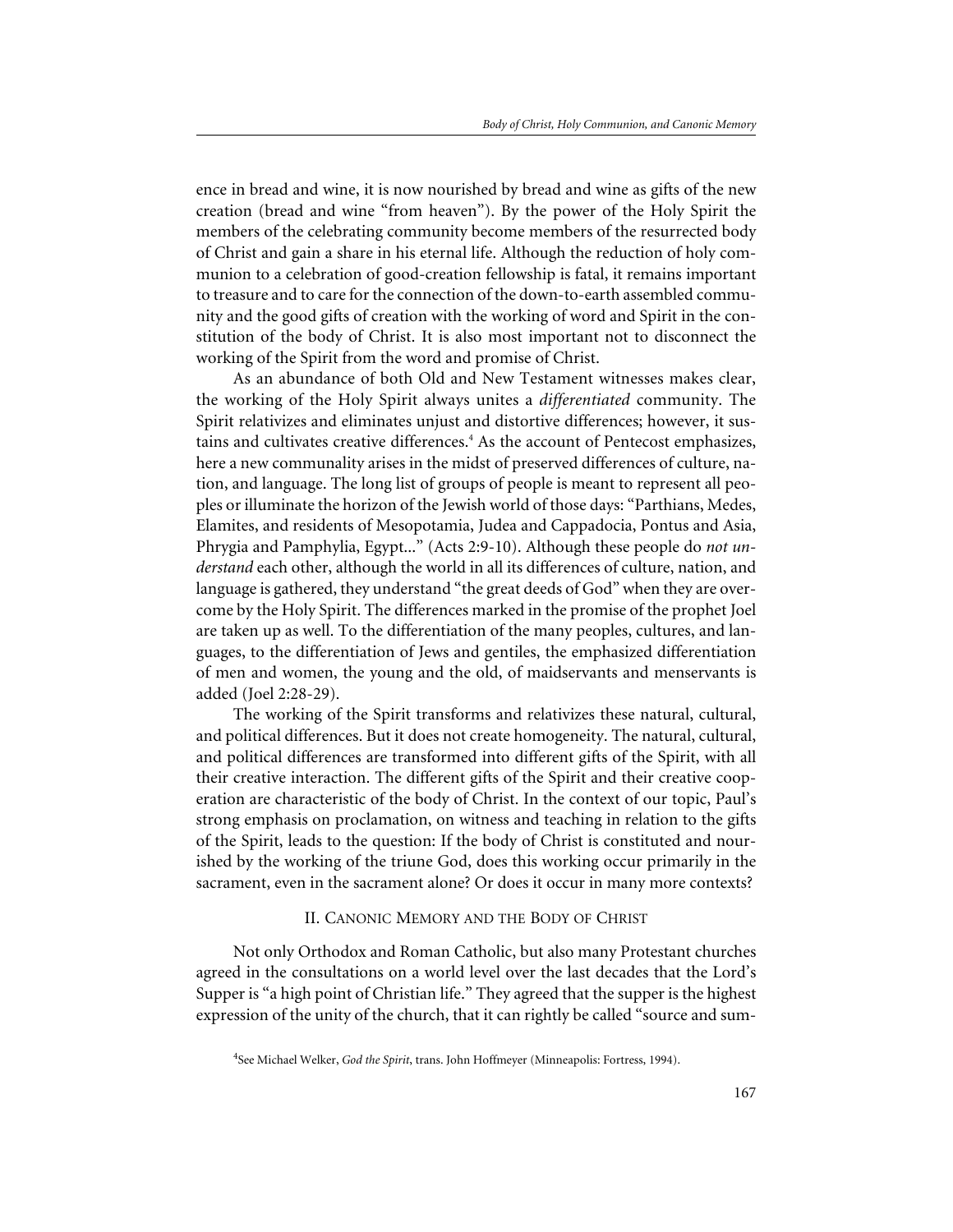*Welker*

mit of Christian life" and "foundation and criterion for the renewal of the church." This might give rise to the impression that in the supper alone the communion of the faithful with Christ is renewed, that in the supper alone the unity of the members of the church is renewed in the Holy Spirit, that in the supper alone the body of Christ is constituted and sustained. However, the abundance and richness of the working of the Holy Spirit and Christ's own multifaceted life do not allow us to reduce the edification of the body of Christ to the sacramental event. But how can this richness and its communication be understood? How can we understand the presence of the resurrected Christ in his post-Easter body outside his sacramental presence?

The New Testament texts speak of the presence of the resurrected Christ in a "spiritual body" or "in faith and in Spirit." This is hard to understand for people who have been trained to look at reality in a naturalistic, scientistic, or commonsensical way. In answering the questions concerning the reality of the body of Christ in a clear and honest way, the return to the "memory of Christ" has proved to be most helpful.<sup>5</sup> How is this memory to be understood if it is not a mere individual or collective re-collection? In his book *The Cultural Memory*<sup>6</sup> the Heidelberg Egyptologist Jan Assmann offers an impressive examination of the culture-shaping power of *communal memory*. Taking up ideas from Maurice Halbwachs, Claude Levi-Strauss, and other theorists of the culture of memory, Assmann shows that memory is not just an individual or a communal mental phenomenon. It is a power that gives us access to a common world. Assmann differentiates "communicative memory," which always remains fluid, which is continually being enriched, and which is also continually vanishing and disappearing, from formed, stabilized, and organized memory, which he calls "cultural memory." Events such as the French Revolution, the Civil War, and those of September 11, 2001, mark our cultural memory, giving it enduring contents, bases for orientation, and directions for learning.

Taking up Assmann's insights into the genesis of the biblical canon, $7$  I have proposed to discover and to investigate a third type of memory, namely, the "canonic memory." Canonic memory is a *living cultural memory* that should be of the greatest interest to theology and Christian faith. It is characteristic of the biblical canon that much of its cultural memory is codified in a specific plurality of different interpretations. A specific set of different perspectives on the traumatic event of the exile is codified; and likewise a specific set of textual witnesses to the life, cross, and resurrection of Christ is codified in the New Testament. The cultural

<sup>&</sup>lt;sup>5</sup>Two discourses between theologians and scientists on questions of eschatology and resurrection underscored this approach: see *The End of the World and the Ends of God: Science and Theology on Eschatology*, ed. John Polkinghorne and Michael Welker (Harrisburg, PA: Trinity International, 2000), and *Resurrection: Theological and Scientific Assessments*, ed. Ted Peters, Robert Russell, and Michael Welker (Grand Rapids: Eerdmans, 2002).

<sup>6</sup> Jan Assmann, *Das kulturelle Gedächtnis: Schrift, Erinnerung und politische Identität in frühen Hochkulturen* (1992; 2d ed., Munich: Beck, 1997).

<sup>7</sup> Michael Welker, *Fünf Schritte auf dem Weg zum Kanon* (Münster: Lit, 1999).